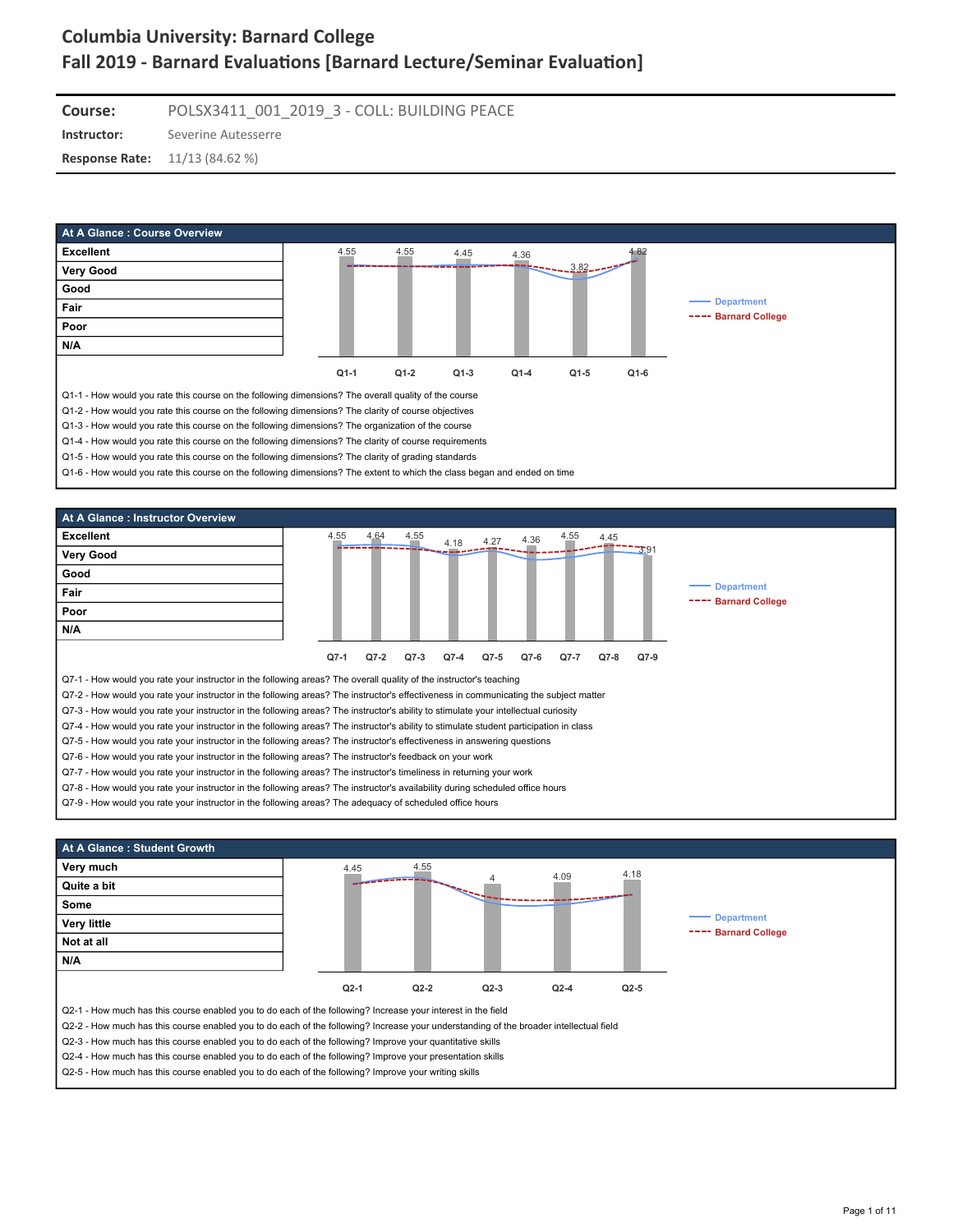**Instructor:** Severine Autesserre **Course:** POLSX3411\_001\_2019\_3 - COLL: BUILDING PEACE

**Response Rate:** 11/13 (84.62 %)

| 1 - How would you rate this course on the following dimensions? |                      |            |           |   |                   |  |                          |    |            |          |  |                        |                        |            |  |        |
|-----------------------------------------------------------------|----------------------|------------|-----------|---|-------------------|--|--------------------------|----|------------|----------|--|------------------------|------------------------|------------|--|--------|
| The overall quality of the course                               |                      |            |           |   |                   |  |                          |    |            |          |  |                        |                        |            |  |        |
| <b>Response Option</b>                                          |                      | Weight     | Frequency |   | <b>Percent</b>    |  | <b>Percent Responses</b> |    |            |          |  |                        | <b>Means</b>           |            |  |        |
| Poor                                                            |                      | (1)        |           | 0 | $0.00\%$          |  |                          |    |            | 4.55     |  | 4.16                   | 4.10                   |            |  |        |
| Fair                                                            | (2)<br>$0.00\%$<br>0 |            |           |   |                   |  |                          |    |            |          |  |                        |                        |            |  |        |
| Good                                                            | (3)<br>9.09%         |            |           |   |                   |  |                          |    |            |          |  |                        |                        |            |  |        |
| Very Good                                                       |                      | (4)        |           | 3 | 27.27%            |  |                          |    |            |          |  |                        |                        |            |  |        |
| Excellent                                                       |                      | (5)        |           | 7 | 63.64%            |  |                          |    |            |          |  |                        |                        |            |  |        |
| N/A                                                             |                      | (0)        |           | 0 | $0.00\%$          |  |                          |    |            |          |  |                        |                        |            |  |        |
|                                                                 |                      |            |           |   |                   |  | 25                       | 50 | 100        | Question |  | Department             | <b>Barnard College</b> |            |  |        |
| <b>Response Rate</b>                                            | Mean                 | <b>STD</b> | Median    |   | <b>Department</b> |  | Mean                     |    | <b>STD</b> | Median   |  | <b>Barnard College</b> | Mean                   | <b>STD</b> |  | Median |
| 11/13 (84.62%)                                                  | 4.55                 | 0.69       | 5.00      |   | 630               |  | 4.16                     |    | 0.95       | 4.00     |  | 8044                   | 4.10                   | 1.05       |  | 4.00   |

| 1 - How would you rate this course on the following dimensions? |      |            |           |                |   |                          |    |            |          |                        |                        |            |        |
|-----------------------------------------------------------------|------|------------|-----------|----------------|---|--------------------------|----|------------|----------|------------------------|------------------------|------------|--------|
| The clarity of course objectives                                |      |            |           |                |   |                          |    |            |          |                        |                        |            |        |
| <b>Response Option</b>                                          |      | Weight     | Frequency | <b>Percent</b> |   | <b>Percent Responses</b> |    |            |          |                        | <b>Means</b>           |            |        |
| Poor                                                            |      | (1)        | 0         | $0.00\%$       |   |                          |    |            | 4.55     | 4.08                   | 4.09                   |            |        |
| Fair                                                            |      | (2)        | 0         | $0.00\%$       |   |                          |    |            |          |                        |                        |            |        |
| Good                                                            |      | (3)        |           | 9.09%          |   |                          |    |            |          |                        |                        |            |        |
| Very Good                                                       |      | (4)        | 3         | 27.27%         |   |                          |    |            |          |                        |                        |            |        |
| Excellent                                                       |      | (5)        |           | 63.64%         |   |                          |    |            |          |                        |                        |            |        |
| N/A                                                             |      | (0)        | 0         | $0.00\%$       |   |                          |    |            |          |                        |                        |            |        |
|                                                                 |      |            |           |                | 0 | 25                       | 50 | 100        | Question | Department             | <b>Barnard College</b> |            |        |
| <b>Response Rate</b>                                            | Mean | <b>STD</b> | Median    | Department     |   | Mean                     |    | <b>STD</b> | Median   | <b>Barnard College</b> | Mean                   | <b>STD</b> | Median |
| 11/13 (84.62%)                                                  | 4.55 | 0.69       | 5.00      | 630            |   | 4.08                     |    | 0.99       | 4.00     | 8044                   | 4.09                   | 1.07       | 4.00   |

**1 - How would you rate this course on the following dimensions?**

| The organization of the course |             |            |                  |                |   |                          |    |            |          |                        |                        |            |        |
|--------------------------------|-------------|------------|------------------|----------------|---|--------------------------|----|------------|----------|------------------------|------------------------|------------|--------|
| <b>Response Option</b>         |             | Weight     | <b>Frequency</b> | <b>Percent</b> |   | <b>Percent Responses</b> |    |            |          |                        | <b>Means</b>           |            |        |
| Poor                           |             | (1)        | $\mathbf 0$      | $0.00\%$       |   |                          |    |            | 4.45     | 4.15                   | 4.06                   |            |        |
| Fair                           |             | (2)        | 0                | $0.00\%$       |   |                          |    |            |          |                        |                        |            |        |
| Good                           |             | (3)        | $\overline{2}$   | 18.18%         |   |                          |    |            |          |                        |                        |            |        |
| Very Good                      |             | (4)        | $\overline{2}$   | 18.18%         |   |                          |    |            |          |                        |                        |            |        |
| Excellent                      |             | (5)        |                  | 63.64%         |   |                          |    |            |          |                        |                        |            |        |
| N/A                            |             | (0)        | 0                | $0.00\%$       |   |                          |    |            |          |                        |                        |            |        |
|                                |             |            |                  |                | 0 | 25                       | 50 | 100        | Question | Department             | <b>Barnard College</b> |            |        |
| <b>Response Rate</b>           | <b>Mean</b> | <b>STD</b> | Median           | Department     |   | Mean                     |    | <b>STD</b> | Median   | <b>Barnard College</b> | Mean                   | <b>STD</b> | Median |
| 11/13 (84.62%)                 | 4.45        | 0.82       | 5.00             | 630            |   | 4.15                     |    | 0.97       | 4.00     | 8044                   | 4.06                   | 1.11       | 4.00   |

| 1 - How would you rate this course on the following dimensions? |             |            |                         |                |                          |    |            |               |                        |                        |            |        |
|-----------------------------------------------------------------|-------------|------------|-------------------------|----------------|--------------------------|----|------------|---------------|------------------------|------------------------|------------|--------|
| The clarity of course requirements                              |             |            |                         |                |                          |    |            |               |                        |                        |            |        |
| <b>Response Option</b>                                          |             |            | <b>Weight Frequency</b> | <b>Percent</b> | <b>Percent Responses</b> |    |            |               |                        | <b>Means</b>           |            |        |
| Poor                                                            |             | (1)        | $\mathbf 0$             | $0.00\%$       |                          |    |            | 4.36          | 4.06                   | 4.13                   |            |        |
| Fair                                                            |             | (2)        |                         | 9.09%          |                          |    |            |               |                        |                        |            |        |
| Good                                                            |             | (3)        |                         | 9.09%          |                          |    |            |               |                        |                        |            |        |
| Very Good                                                       |             | (4)        | 2                       | 18.18%         |                          |    |            |               |                        |                        |            |        |
| Excellent                                                       |             | (5)        |                         | 63.64%         |                          |    |            |               |                        |                        |            |        |
| N/A                                                             |             | (0)        | $\Omega$                | $0.00\%$       |                          |    |            |               |                        |                        |            |        |
|                                                                 |             |            |                         |                | 25                       | 50 | 100        | Question      | Department             | <b>Barnard College</b> |            |        |
| <b>Response Rate</b>                                            | <b>Mean</b> | <b>STD</b> | Median                  | Department     | Mean                     |    | <b>STD</b> | <b>Median</b> | <b>Barnard College</b> | Mean                   | <b>STD</b> | Median |
| 11/13 (84.62%)                                                  | 4.36        | 1.03       | 5.00                    | 630            | 4.06                     |    | 1.03       | 4.00          | 8044                   | 4.13                   | 1.05       | 4.00   |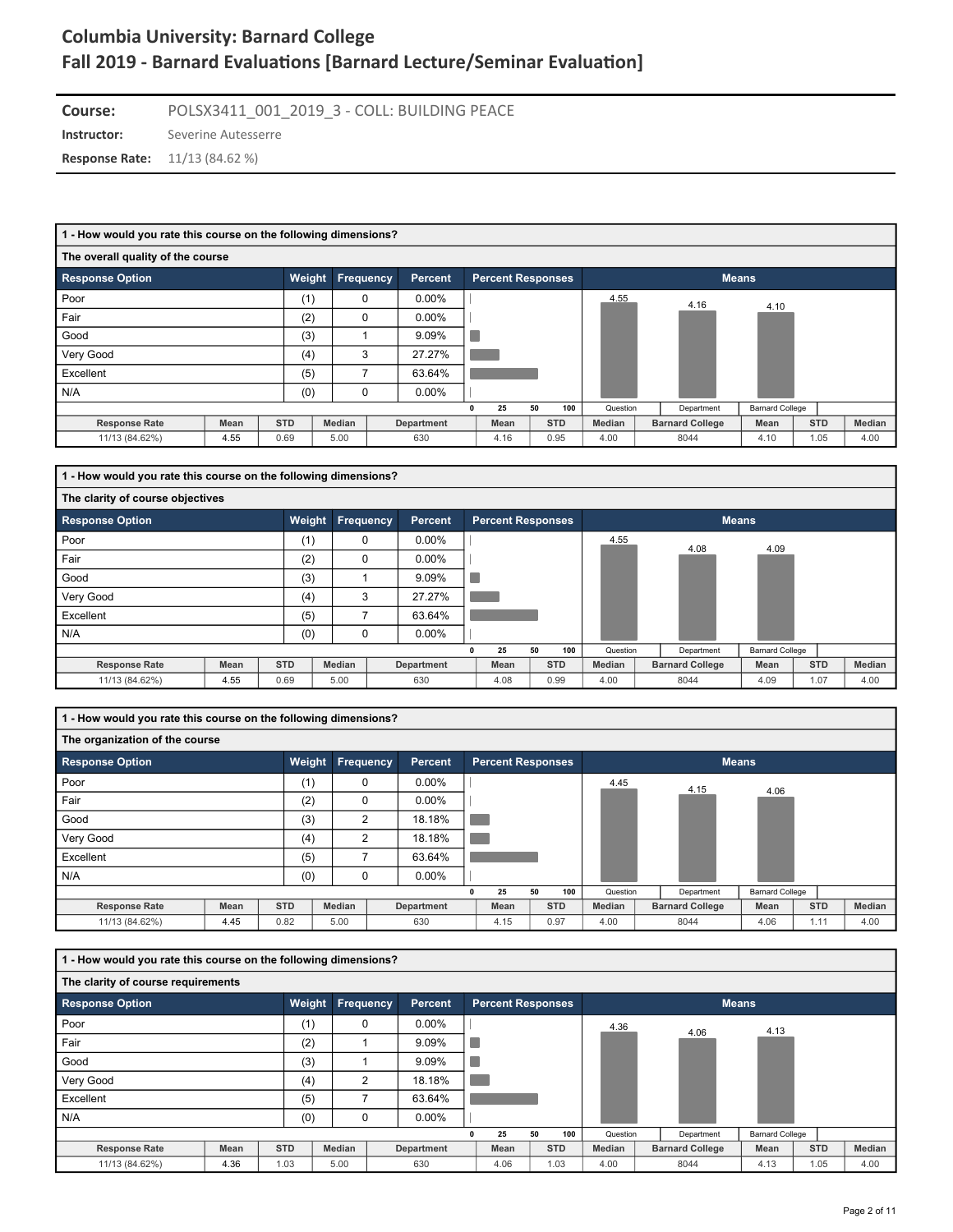**Instructor:** Severine Autesserre **Course:** POLSX3411\_001\_2019\_3 - COLL: BUILDING PEACE

**Response Rate:** 11/13 (84.62 %)

| 1 - How would you rate this course on the following dimensions? |                                       |            |               |  |                |   |                          |    |            |          |  |                        |                        |            |        |
|-----------------------------------------------------------------|---------------------------------------|------------|---------------|--|----------------|---|--------------------------|----|------------|----------|--|------------------------|------------------------|------------|--------|
| The clarity of grading standards                                |                                       |            |               |  |                |   |                          |    |            |          |  |                        |                        |            |        |
| <b>Response Option</b>                                          |                                       | Weight     | Frequency     |  | <b>Percent</b> |   | <b>Percent Responses</b> |    |            |          |  |                        | <b>Means</b>           |            |        |
| Poor                                                            | 9.09%<br>(1)<br>3.83<br>3.82<br>9.09% |            |               |  |                |   |                          |    |            |          |  |                        |                        |            |        |
| Fair                                                            | (2)<br>3.50                           |            |               |  |                |   |                          |    |            |          |  |                        |                        |            |        |
| Good                                                            | 18.18%<br>(3)<br>2                    |            |               |  |                |   |                          |    |            |          |  |                        |                        |            |        |
| Very Good                                                       |                                       | (4)        | 2             |  | 18.18%         |   |                          |    |            |          |  |                        |                        |            |        |
| Excellent                                                       |                                       | (5)        | 5             |  | 45.45%         |   |                          |    |            |          |  |                        |                        |            |        |
| N/A                                                             |                                       | (0)        | 0             |  | $0.00\%$       |   |                          |    |            |          |  |                        |                        |            |        |
|                                                                 |                                       |            |               |  |                | n | 25                       | 50 | 100        | Question |  | Department             | <b>Barnard College</b> |            |        |
| <b>Response Rate</b>                                            | Mean                                  | <b>STD</b> | <b>Median</b> |  | Department     |   | Mean                     |    | <b>STD</b> | Median   |  | <b>Barnard College</b> | Mean                   | <b>STD</b> | Median |
| 11/13 (84.62%)                                                  | 3.82                                  | 1.40       | 4.00          |  | 630            |   | 3.50                     |    | 1.23       | 4.00     |  | 8044                   | 3.83                   | 1.22       | 4.00   |

| 1 - How would you rate this course on the following dimensions? |      |            |           |                |                          |    |            |          |                        |                        |            |        |
|-----------------------------------------------------------------|------|------------|-----------|----------------|--------------------------|----|------------|----------|------------------------|------------------------|------------|--------|
| The extent to which the class began and ended on time           |      |            |           |                |                          |    |            |          |                        |                        |            |        |
| <b>Response Option</b>                                          |      | Weight     | Frequency | <b>Percent</b> | <b>Percent Responses</b> |    |            |          |                        | <b>Means</b>           |            |        |
| Poor                                                            |      | (1)        | $\Omega$  | $0.00\%$       |                          |    |            | 4.82     | 4.46                   | 4.35                   |            |        |
| Fair                                                            |      | (2)        | $\Omega$  | $0.00\%$       |                          |    |            |          |                        |                        |            |        |
| Good                                                            |      | (3)        | $\Omega$  | $0.00\%$       |                          |    |            |          |                        |                        |            |        |
| Very Good                                                       |      | (4)        | 2         | 18.18%         |                          |    |            |          |                        |                        |            |        |
| Excellent                                                       |      | (5)        | 9         | 81.82%         |                          |    |            |          |                        |                        |            |        |
| N/A                                                             |      | (0)        | $\Omega$  | $0.00\%$       |                          |    |            |          |                        |                        |            |        |
|                                                                 |      |            |           |                | 25                       | 50 | 100        | Question | Department             | <b>Barnard College</b> |            |        |
| <b>Response Rate</b>                                            | Mean | <b>STD</b> | Median    | Department     | Mean                     |    | <b>STD</b> | Median   | <b>Barnard College</b> | Mean                   | <b>STD</b> | Median |
| 11/13 (84.62%)                                                  | 4.82 | 0.40       | 5.00      | 630            | 4.46                     |    | 0.82       | 5.00     | 8044                   | 4.35                   | 0.93       | 5.00   |

**2 - How much has this course enabled you to do each of the following?**

| Increase your interest in the field |      |               |           |            |   |                          |    |            |               |                        |                        |            |        |
|-------------------------------------|------|---------------|-----------|------------|---|--------------------------|----|------------|---------------|------------------------|------------------------|------------|--------|
| <b>Response Option</b>              |      | <b>Weight</b> | Frequency | Percent    |   | <b>Percent Responses</b> |    |            |               |                        | <b>Means</b>           |            |        |
| Not at all                          |      | (1)           | 0         | $0.00\%$   |   |                          |    |            | 4.45          | 4.01                   |                        |            |        |
| Very little                         |      | (2)           | $\Omega$  | $0.00\%$   |   |                          |    |            |               |                        | 3.98                   |            |        |
| Some                                |      | (3)           |           | 9.09%      |   |                          |    |            |               |                        |                        |            |        |
| Quite a bit                         |      | (4)           | 4         | 36.36%     |   |                          |    |            |               |                        |                        |            |        |
| Very much                           |      | (5)           | 6         | 54.55%     |   |                          |    |            |               |                        |                        |            |        |
| N/A                                 |      | (0)           | $\Omega$  | $0.00\%$   |   |                          |    |            |               |                        |                        |            |        |
|                                     |      |               |           |            | 0 | 25                       | 50 | 100        | Question      | Department             | <b>Barnard College</b> |            |        |
| <b>Response Rate</b>                | Mean | <b>STD</b>    | Median    | Department |   | Mean                     |    | <b>STD</b> | <b>Median</b> | <b>Barnard College</b> | Mean                   | <b>STD</b> | Median |
| 11/13 (84.62%)                      | 4.45 | 0.69          | 5.00      | 630        |   | 4.01                     |    | 1.12       | 4.00          | 8044                   | 3.98                   | 1.14       | 4.00   |

| 2 - How much has this course enabled you to do each of the following? |      |            |                  |            |                          |    |            |               |                        |                        |            |        |
|-----------------------------------------------------------------------|------|------------|------------------|------------|--------------------------|----|------------|---------------|------------------------|------------------------|------------|--------|
| Increase your understanding of the broader intellectual field         |      |            |                  |            |                          |    |            |               |                        |                        |            |        |
| <b>Response Option</b>                                                |      |            | Weight Frequency | Percent    | <b>Percent Responses</b> |    |            |               |                        | <b>Means</b>           |            |        |
| Not at all                                                            |      | (1)        | 0                | $0.00\%$   |                          |    |            | 4.55          | 4.25                   | 4.17                   |            |        |
| Very little                                                           |      | (2)        | $\Omega$         | $0.00\%$   |                          |    |            |               |                        |                        |            |        |
| Some                                                                  |      | (3)        |                  | 9.09%      |                          |    |            |               |                        |                        |            |        |
| Quite a bit                                                           |      | (4)        | 3                | 27.27%     |                          |    |            |               |                        |                        |            |        |
| Very much                                                             |      | (5)        |                  | 63.64%     |                          |    |            |               |                        |                        |            |        |
| N/A                                                                   |      | (0)        | $\Omega$         | $0.00\%$   |                          |    |            |               |                        |                        |            |        |
|                                                                       |      |            |                  |            | 25                       | 50 | 100        | Question      | Department             | <b>Barnard College</b> |            |        |
| <b>Response Rate</b>                                                  | Mean | <b>STD</b> | Median           | Department | Mean                     |    | <b>STD</b> | <b>Median</b> | <b>Barnard College</b> | Mean                   | <b>STD</b> | Median |
| 11/13 (84.62%)                                                        | 4.55 | 0.69       | 5.00             | 630        | 4.25                     |    | 0.89       | 4.00          | 8044                   | 4.17                   | 1.00       | 4.00   |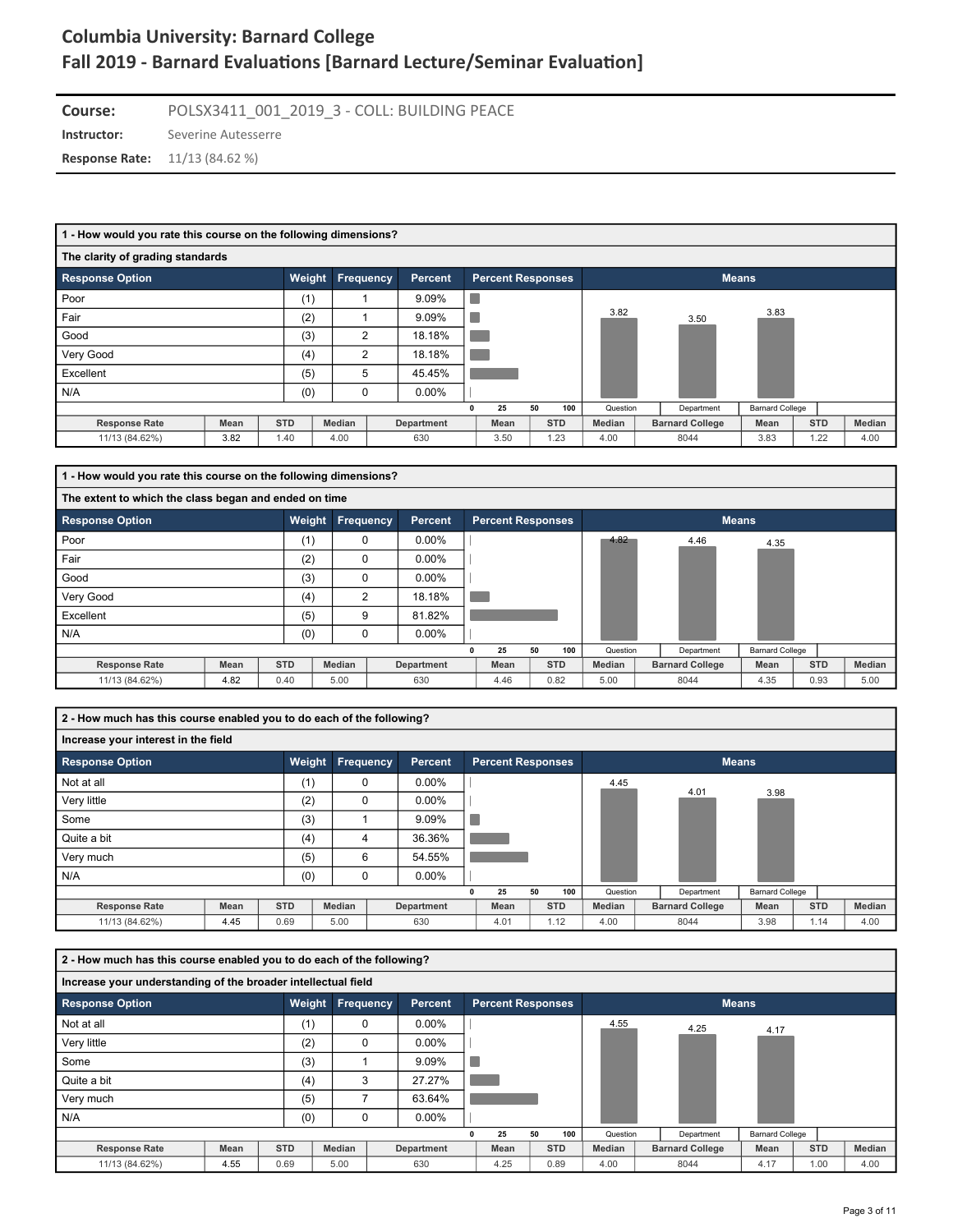**Course:** POLSX3411\_001\_2019\_3 - COLL: BUILDING PEACE

**Instructor:** Severine Autesserre

**Response Rate:** 11/13 (84.62 %)

| 2 - How much has this course enabled you to do each of the following? |      |            |                  |            |   |                          |    |            |          |                        |                        |            |        |
|-----------------------------------------------------------------------|------|------------|------------------|------------|---|--------------------------|----|------------|----------|------------------------|------------------------|------------|--------|
| Improve your quantitative skills                                      |      |            |                  |            |   |                          |    |            |          |                        |                        |            |        |
| <b>Response Option</b>                                                |      | Weight     | <b>Frequency</b> | Percent    |   | <b>Percent Responses</b> |    |            |          |                        | <b>Means</b>           |            |        |
| Not at all                                                            |      | (1)        |                  | 9.09%      | × |                          |    |            | 4.00     |                        |                        |            |        |
| Very little                                                           |      | (2)        | $\Omega$         | $0.00\%$   |   |                          |    |            |          |                        | 3.36                   |            |        |
| Some                                                                  |      | (3)        |                  | 9.09%      |   |                          |    |            |          | 3.12                   |                        |            |        |
| Quite a bit                                                           |      | (4)        | 0                | $0.00\%$   |   |                          |    |            |          |                        |                        |            |        |
| Very much                                                             |      | (5)        | 4                | 36.36%     |   |                          |    |            |          |                        |                        |            |        |
| N/A                                                                   |      | (0)        | 5                | 45.45%     |   |                          |    |            |          |                        |                        |            |        |
|                                                                       |      |            |                  |            |   | 25                       | 50 | 100        | Question | Department             | <b>Barnard College</b> |            |        |
| <b>Response Rate</b>                                                  | Mean | <b>STD</b> | Median           | Department |   | Mean                     |    | <b>STD</b> | Median   | <b>Barnard College</b> | Mean                   | <b>STD</b> | Median |
| 11/13 (84.62%)                                                        | 4.00 | 1.67       | 5.00             | 630        |   | 3.12                     |    | 1.38       | 3.00     | 8044                   | 3.36                   | 1.42       | 3.00   |
|                                                                       |      |            |                  |            |   |                          |    |            |          |                        |                        |            |        |

| 2 - How much has this course enabled you to do each of the following? |      |            |                  |            |   |                          |    |            |          |                        |                        |            |        |
|-----------------------------------------------------------------------|------|------------|------------------|------------|---|--------------------------|----|------------|----------|------------------------|------------------------|------------|--------|
| Improve your presentation skills                                      |      |            |                  |            |   |                          |    |            |          |                        |                        |            |        |
| <b>Response Option</b>                                                |      | Weight     | <b>Frequency</b> | Percent    |   | <b>Percent Responses</b> |    |            |          | <b>Means</b>           |                        |            |        |
| Not at all                                                            |      | (1)        | 0                | $0.00\%$   |   |                          |    |            | 4.09     |                        |                        |            |        |
| Very little                                                           |      | (2)        |                  | 9.09%      |   |                          |    |            |          |                        | 3.26                   |            |        |
| Some                                                                  |      | (3)        | 2                | 18.18%     |   |                          |    |            |          | 3.06                   |                        |            |        |
| Quite a bit                                                           |      | (4)        | 3                | 27.27%     |   |                          |    |            |          |                        |                        |            |        |
| Very much                                                             |      | (5)        | 5                | 45.45%     |   |                          |    |            |          |                        |                        |            |        |
| N/A                                                                   |      | (0)        | 0                | $0.00\%$   |   |                          |    |            |          |                        |                        |            |        |
|                                                                       |      |            |                  |            | 0 | 25                       | 50 | 100        | Question | Department             | <b>Barnard College</b> |            |        |
| <b>Response Rate</b>                                                  | Mean | <b>STD</b> | Median           | Department |   | Mean                     |    | <b>STD</b> | Median   | <b>Barnard College</b> | Mean                   | <b>STD</b> | Median |
| 11/13 (84.62%)                                                        | 4.09 | 1.04       | 4.00             | 630        |   | 3.06                     |    | 1.28       | 3.00     | 8044                   | 3.26                   | 1.44       | 3.00   |

**2 - How much has this course enabled you to do each of the following?**

#### **Improve your writing skills**

| <b>Response Option</b> |      | Weight     |        | <b>Frequency</b> | <b>Percent</b> |   | <b>Percent Responses</b> |    |            |               |                        | <b>Means</b>           |            |        |
|------------------------|------|------------|--------|------------------|----------------|---|--------------------------|----|------------|---------------|------------------------|------------------------|------------|--------|
| Not at all             |      | (1)        |        | 0                | $0.00\%$       |   |                          |    |            | 4.18          |                        |                        |            |        |
| Very little            |      | (2)        |        | 0                | $0.00\%$       |   |                          |    |            |               | 3.52                   | 3.50                   |            |        |
| Some                   |      | (3)        |        | $\overline{2}$   | 18.18%         |   |                          |    |            |               |                        |                        |            |        |
| Quite a bit            |      | (4)        |        | 5                | 45.45%         |   |                          |    |            |               |                        |                        |            |        |
| Very much              |      | (5)        |        | 4                | 36.36%         |   |                          |    |            |               |                        |                        |            |        |
| N/A                    |      | (0)        |        | 0                | $0.00\%$       |   |                          |    |            |               |                        |                        |            |        |
|                        |      |            |        |                  |                | 0 | 25                       | 50 | 100        | Question      | Department             | <b>Barnard College</b> |            |        |
| <b>Response Rate</b>   | Mean | <b>STD</b> | Median |                  | Department     |   | Mean                     |    | <b>STD</b> | <b>Median</b> | <b>Barnard College</b> | Mean                   | <b>STD</b> | Median |
| 11/13 (84.62%)         | 4.18 | 0.75       | 4.00   |                  | 630            |   | 3.52                     |    | 1.12       | 3.50          | 8044                   | 3.50                   | 1.27       | 4.00   |

#### **3 - Why did you take this course?**

**Response Rate** 7/13 (53.85%)

• I wanted to learn more about how to build peace

• For my major requirement.

• I took this course because I find the topic of peace building very interesting and this class is an in depth understanding of this topic.

• I'm fascinated by peacebuilding, and Professor Autesserre's reputation proceeds her. I wanted to take a class with her because I am very interested in her work in peacekeeping in the DRC. I also<br>needed a third colloquium

• I am a political science major and wanted to take a class with Professor Autesserre before I graduate. It was also the colloquium that looked most interesting.

• I took this course to gain more knowledge on the general peacebuilding process, and the general literature surrounding the topic. Also, I wanted to understand the other side of the peacebuilding conversation, especially focusing on the top contenders and stakeholders.

• Interest in international relations and peacebuilding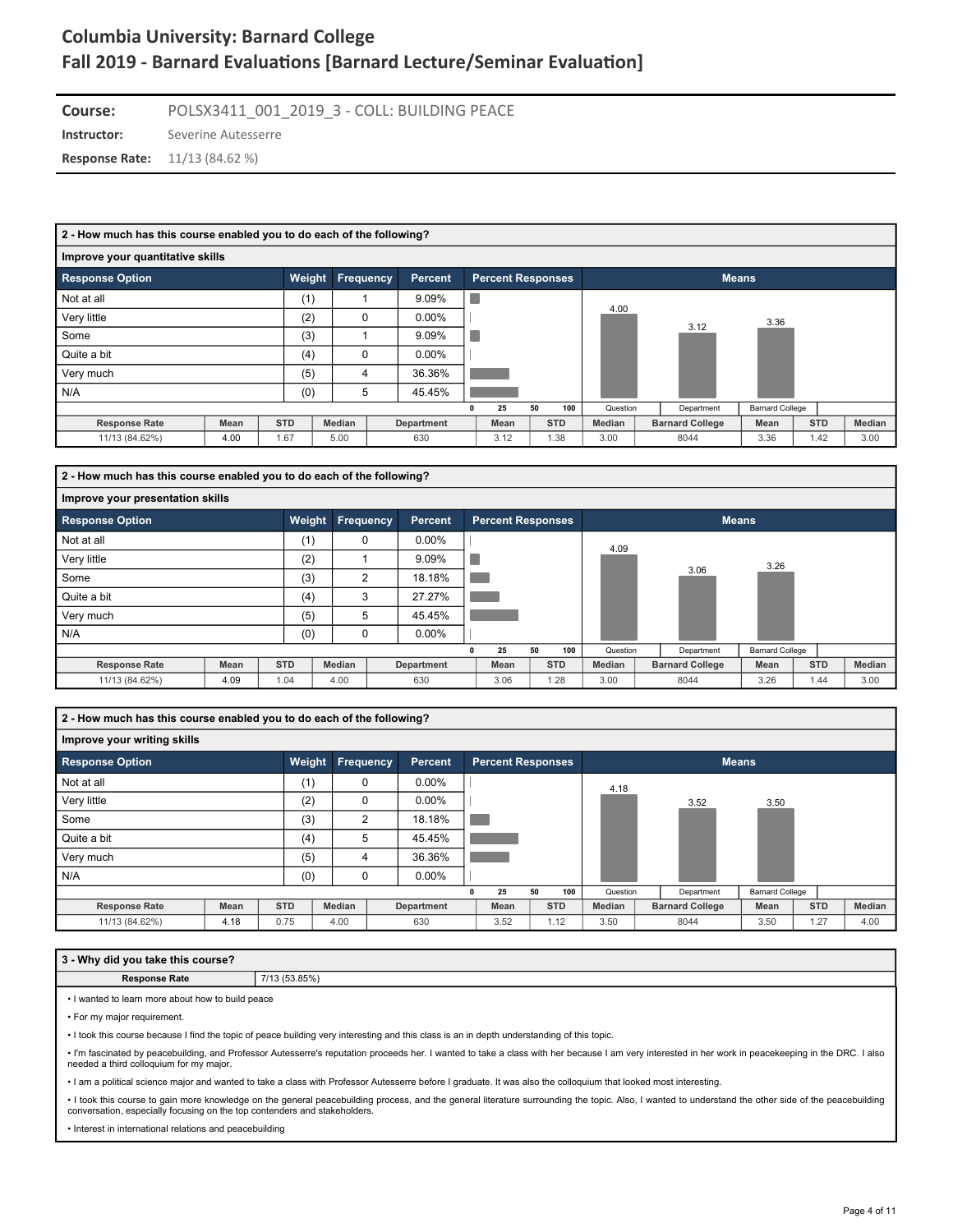**Course:** POLSX3411\_001\_2019\_3 - COLL: BUILDING PEACE

**Instructor:** Severine Autesserre

**Response Rate:** 11/13 (84.62 %)

**4 - What did you value most about this course? In what ways did the course meet your expectations? Explain why you would or would not recommend this course. Response Rate** 7/13 (53.85%)

| I would definitely recommend this course because of the stress on methodology, and the thorough analysis of the concepts, and of case studies |  |  |
|-----------------------------------------------------------------------------------------------------------------------------------------------|--|--|

• I really enjoyed the syllabus readings and class activities. The class was engaging and very educational.

• I really valued that this class pushed me out of my comfort zone. I have never written a 30-page paper before, so this experience was very gratifying and I believe that I learned an immense amount<br>in this course. It was

• Autesserre is very knowledgeable about peacekeeping, especially in the DRC, and we talked a lot about that. I enjoyed it because I am interested in that. I expected a course on building peace, and it was. I would recommend it because Autesserre teaches well and the material is interesting.

• A lot of the material was quite new to me, and different from what I have learned about in past political science courses. I would recommend this course to people who are interested in learning about conflict resolution and peacebuilding

• I would definitely recommend this course to anyone wanting to study more about peacebuilding or are looking to know about the intricacies of how it is implemented on the ground. In many ways this course has met my expectations. It gave me a better understanding of the whole picture as well as the background on the subject.

• Professor Autesserre is one of the most knowledgeable and passionate professors I have had at Barnard. However, this meant that the course is pretty specialized so I think its a better fit for students who are really passionate and have a good grasp on the subject matter prior.

#### **5 - What improvements would you like to see in the organization and content of this course?**

**Response Rate** 6/13 (46.15%)

 $\cdot$  N/A

• The organization and content of this course was wonderful.

• The readings could be a little shorter, with text curated from a book rather than the entire book.

• A bit too much class time was devoted on talking about the research paper in the first part of the semester. I didn't particularly like the student-led discussion days since they took up a lot of class time and I would rather have spent the time hearing from Severine

• I would like to see less time talking about the paper and more time focused on the discussion. I think the discussion time we had was very useful for my understanding and I was able to learn a lot. It was also useful for facilitating and being a part of discussions in the future.

• Maybe more content on perspectives other than local peacebuilding?

#### **6 - Did the course inspire you to put in extra time and effort, over and beyond what was required? Can you explain why or why not?**

**Response Rate** 7/13 (53.85%)

• Yes, it was intellectually challenging, but in a good way

• Yes, professor Autesserre was very engaging and made me excited to complete all of the readings and put in the extra work to produce a high quality research paper.

• Yes, I really believe this course necessitates going a little extra if you want a good grade. This class is very fair, but if you put in the extra time to really understand the readings and refine your research paper, you will be rewarded.

• Yes, because I now want to pursue a career in political science, specifically peacebuilding, ideally in the DRC.

• Yes! I wanted to be able to participate in the class discussions and understand the lectures, so I did the readings in their entirety (or close to it) almost every week, which is more than I often do in seminars

• Yes, the course inspired me to put in extra time because I really wanted to be able to grasp the subject well and find a topic that I truly liked. It really helped spending a lot of time on it. • Yes.

#### **7 - How would you rate your instructor in the following areas?**

| The overall quality of the instructor's teaching |      |            |        |           |                |                          |    |            |          |                        |                        |            |        |
|--------------------------------------------------|------|------------|--------|-----------|----------------|--------------------------|----|------------|----------|------------------------|------------------------|------------|--------|
| <b>Response Option</b>                           |      |            | Weight | Frequency | <b>Percent</b> | <b>Percent Responses</b> |    |            |          | <b>Means</b>           |                        |            |        |
| Poor                                             |      |            | (1)    | 0         | $0.00\%$       |                          |    |            | 4.55     | 4.32                   | 4.23                   |            |        |
| Fair                                             |      |            | (2)    | 0         | $0.00\%$       |                          |    |            |          |                        |                        |            |        |
| Good                                             |      |            | (3)    |           | 9.09%          |                          |    |            |          |                        |                        |            |        |
| Very Good                                        |      |            | (4)    | 3         | 27.27%         |                          |    |            |          |                        |                        |            |        |
| Excellent                                        |      |            | (5)    |           | 63.64%         |                          |    |            |          |                        |                        |            |        |
| N/A                                              |      |            | (0)    |           | $0.00\%$       |                          |    |            |          |                        |                        |            |        |
|                                                  |      |            |        |           |                | 25                       | 50 | 100        | Question | Department             | <b>Barnard College</b> |            |        |
| <b>Response Rate</b>                             | Mean | <b>STD</b> |        | Median    | Department     | Mean                     |    | <b>STD</b> | Median   | <b>Barnard College</b> | Mean                   | <b>STD</b> | Median |
| 11/13 (84.62%)                                   | 4.55 |            | 0.69   | 5.00      | 630            | 4.32                     |    | 0.92       | 5.00     | 8166                   | 4.23                   | 1.05       | 5.00   |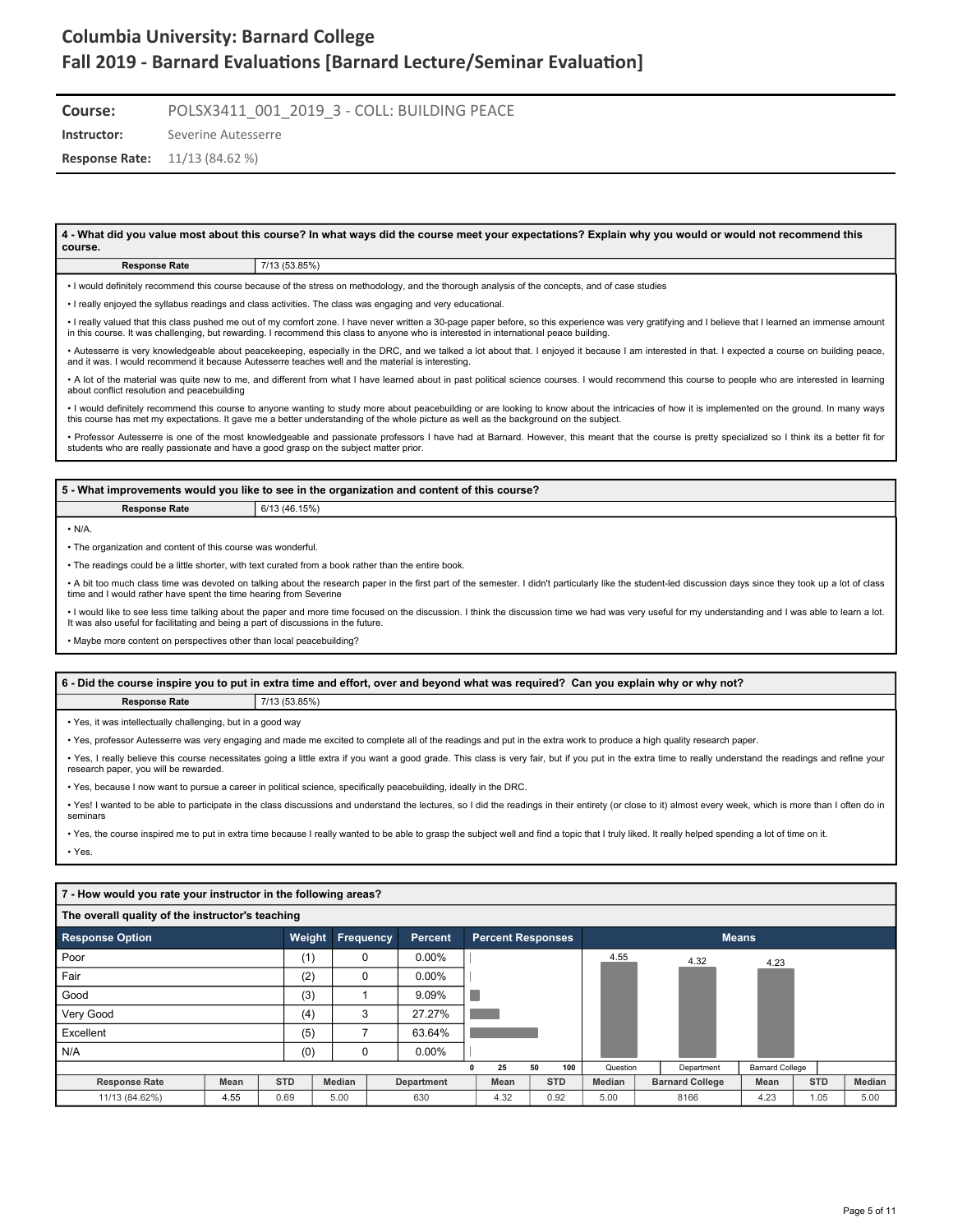**Instructor:** Severine Autesserre **Course:** POLSX3411\_001\_2019\_3 - COLL: BUILDING PEACE **Response Rate:** 11/13 (84.62 %)

| 7 - How would you rate your instructor in the following areas?     |      |            |                  |                   |                          |            |               |                        |                        |            |        |
|--------------------------------------------------------------------|------|------------|------------------|-------------------|--------------------------|------------|---------------|------------------------|------------------------|------------|--------|
| The instructor's effectiveness in communicating the subject matter |      |            |                  |                   |                          |            |               |                        |                        |            |        |
| <b>Response Option</b>                                             |      | Weight     | <b>Frequency</b> | Percent           | <b>Percent Responses</b> |            |               |                        | <b>Means</b>           |            |        |
| Poor                                                               |      | (1)        | 0                | $0.00\%$          |                          |            | 4.64          | 4.37                   | 4.23                   |            |        |
| Fair                                                               |      | (2)        | 0                | $0.00\%$          |                          |            |               |                        |                        |            |        |
| Good                                                               |      | (3)        | 0                | $0.00\%$          |                          |            |               |                        |                        |            |        |
| Very Good                                                          |      | (4)        | 4                | 36.36%            |                          |            |               |                        |                        |            |        |
| Excellent                                                          |      | (5)        | 7                | 63.64%            |                          |            |               |                        |                        |            |        |
| N/A                                                                |      | (0)        | 0                | $0.00\%$          |                          |            |               |                        |                        |            |        |
|                                                                    |      |            |                  |                   | 25                       | 50<br>100  | Question      | Department             | <b>Barnard College</b> |            |        |
| <b>Response Rate</b>                                               | Mean | <b>STD</b> | Median           | <b>Department</b> | Mean                     | <b>STD</b> | <b>Median</b> | <b>Barnard College</b> | Mean                   | <b>STD</b> | Median |
| 11/13 (84.62%)                                                     | 4.64 | 0.50       | 5.00             | 630               | 4.37                     | 0.90       | 5.00          | 8166                   | 4.23                   | 1.06       | 5.00   |

| 7 - How would you rate your instructor in the following areas?    |      |            |                  |            |   |                          |    |            |               |                        |                        |            |        |
|-------------------------------------------------------------------|------|------------|------------------|------------|---|--------------------------|----|------------|---------------|------------------------|------------------------|------------|--------|
| The instructor's ability to stimulate your intellectual curiosity |      |            |                  |            |   |                          |    |            |               |                        |                        |            |        |
| <b>Response Option</b>                                            |      |            | Weight Frequency | Percent    |   | <b>Percent Responses</b> |    |            |               |                        | <b>Means</b>           |            |        |
| Poor                                                              |      | (1)        | 0                | $0.00\%$   |   |                          |    |            | 4.55          | 4.29                   | 4.17                   |            |        |
| Fair                                                              |      | (2)        | $\Omega$         | $0.00\%$   |   |                          |    |            |               |                        |                        |            |        |
| Good                                                              |      | (3)        |                  | 9.09%      |   |                          |    |            |               |                        |                        |            |        |
| Very Good                                                         |      | (4)        | 3                | 27.27%     |   |                          |    |            |               |                        |                        |            |        |
| Excellent                                                         |      | (5)        |                  | 63.64%     |   |                          |    |            |               |                        |                        |            |        |
| N/A                                                               |      | (0)        | $\Omega$         | $0.00\%$   |   |                          |    |            |               |                        |                        |            |        |
|                                                                   |      |            |                  |            | 0 | 25                       | 50 | 100        | Question      | Department             | <b>Barnard College</b> |            |        |
| <b>Response Rate</b>                                              | Mean | <b>STD</b> | Median           | Department |   | Mean                     |    | <b>STD</b> | <b>Median</b> | <b>Barnard College</b> | Mean                   | <b>STD</b> | Median |
| 11/13 (84.62%)                                                    | 4.55 | 0.69       | 5.00             | 630        |   | 4.29                     |    | 0.97       | 5.00          | 8166                   | 4.17                   | 1.12       | 5.00   |

| 7 - How would you rate your instructor in the following areas?       |             |            |                  |                |   |                          |    |            |          |                        |                        |            |        |
|----------------------------------------------------------------------|-------------|------------|------------------|----------------|---|--------------------------|----|------------|----------|------------------------|------------------------|------------|--------|
| The instructor's ability to stimulate student participation in class |             |            |                  |                |   |                          |    |            |          |                        |                        |            |        |
| <b>Response Option</b>                                               |             | Weight     | <b>Frequency</b> | <b>Percent</b> |   | <b>Percent Responses</b> |    |            |          |                        | <b>Means</b>           |            |        |
| Poor                                                                 |             | (1)        | $\Omega$         | $0.00\%$       |   |                          |    |            | 4.18     |                        | 4.03                   |            |        |
| Fair                                                                 |             | (2)        | $\overline{2}$   | 18.18%         |   |                          |    |            |          | 3.89                   |                        |            |        |
| Good                                                                 |             | (3)        | $\Omega$         | $0.00\%$       |   |                          |    |            |          |                        |                        |            |        |
| Very Good                                                            |             | (4)        | 3                | 27.27%         |   |                          |    |            |          |                        |                        |            |        |
| Excellent                                                            |             | (5)        | 6                | 54.55%         |   |                          |    |            |          |                        |                        |            |        |
| N/A                                                                  |             | (0)        | 0                | $0.00\%$       |   |                          |    |            |          |                        |                        |            |        |
|                                                                      |             |            |                  |                | 0 | 25                       | 50 | 100        | Question | Department             | <b>Barnard College</b> |            |        |
| <b>Response Rate</b>                                                 | <b>Mean</b> | <b>STD</b> | Median           | Department     |   | Mean                     |    | <b>STD</b> | Median   | <b>Barnard College</b> | Mean                   | <b>STD</b> | Median |
| 11/13 (84.62%)                                                       | 4.18        | 1.17       | 5.00             | 630            |   | 3.89                     |    | 1.15       | 4.00     | 8166                   | 4.03                   | 1.16       | 4.00   |

| 7 - How would you rate your instructor in the following areas? |             |            |                  |                |                |                          |    |            |               |                        |                        |            |        |
|----------------------------------------------------------------|-------------|------------|------------------|----------------|----------------|--------------------------|----|------------|---------------|------------------------|------------------------|------------|--------|
| The instructor's effectiveness in answering questions          |             |            |                  |                |                |                          |    |            |               |                        |                        |            |        |
| <b>Response Option</b>                                         |             | Weight     | <b>Frequency</b> |                | <b>Percent</b> | <b>Percent Responses</b> |    |            |               |                        | <b>Means</b>           |            |        |
| Poor                                                           |             | (1)        |                  | $\mathbf 0$    | $0.00\%$       |                          |    |            | 4.27          | 4.08                   | 4.21                   |            |        |
| Fair                                                           |             | (2)        |                  | $\mathbf 0$    | $0.00\%$       |                          |    |            |               |                        |                        |            |        |
| Good                                                           |             | (3)        |                  | $\overline{2}$ | 18.18%         |                          |    |            |               |                        |                        |            |        |
| Very Good                                                      |             | (4)        |                  | 4              | 36.36%         |                          |    |            |               |                        |                        |            |        |
| Excellent                                                      |             | (5)        |                  | 5              | 45.45%         |                          |    |            |               |                        |                        |            |        |
| N/A                                                            |             | (0)        |                  | $\mathbf 0$    | $0.00\%$       |                          |    |            |               |                        |                        |            |        |
|                                                                |             |            |                  |                |                | 25                       | 50 | 100        | Question      | Department             | <b>Barnard College</b> |            |        |
| <b>Response Rate</b>                                           | <b>Mean</b> | <b>STD</b> | <b>Median</b>    |                | Department     | Mean                     |    | <b>STD</b> | <b>Median</b> | <b>Barnard College</b> | Mean                   | <b>STD</b> | Median |
| 11/13 (84.62%)                                                 | 4.27        | 0.79       | 4.00             |                | 630            | 4.08                     |    | 1.07       | 4.00          | 8166                   | 4.21                   | 1.06       | 5.00   |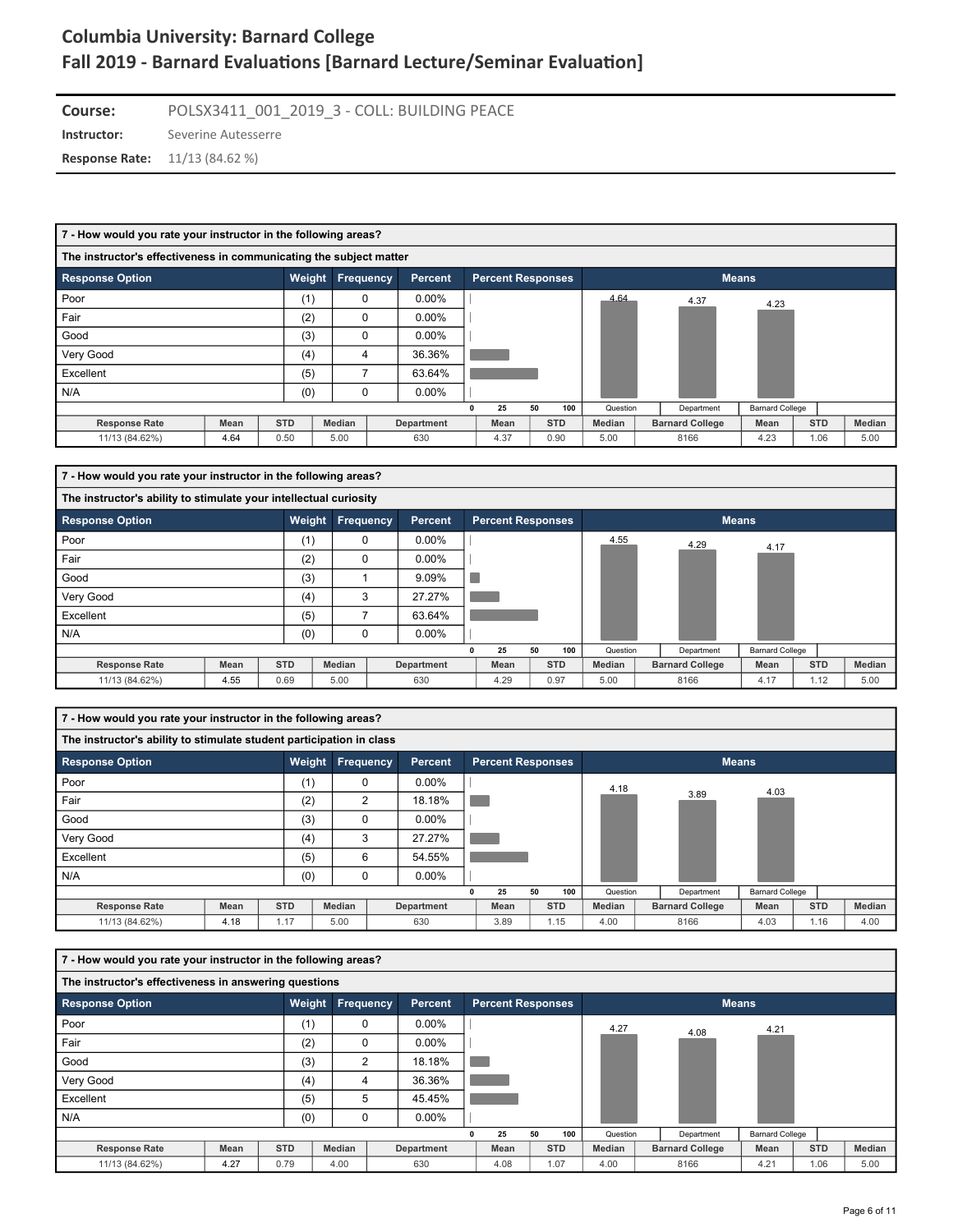**Instructor:** Severine Autesserre **Course:** POLSX3411\_001\_2019\_3 - COLL: BUILDING PEACE

**Response Rate:** 11/13 (84.62 %)

| 7 - How would you rate your instructor in the following areas? |             |            |                  |            |                          |    |            |          |                        |                        |            |        |
|----------------------------------------------------------------|-------------|------------|------------------|------------|--------------------------|----|------------|----------|------------------------|------------------------|------------|--------|
| The instructor's feedback on your work                         |             |            |                  |            |                          |    |            |          |                        |                        |            |        |
| <b>Response Option</b>                                         |             | Weight     | <b>Frequency</b> | Percent    | <b>Percent Responses</b> |    |            |          | <b>Means</b>           |                        |            |        |
| Poor                                                           |             | (1)        | $\mathbf 0$      | $0.00\%$   |                          |    |            | 4.36     |                        | 4.02                   |            |        |
| Fair                                                           |             | (2)        | $\Omega$         | $0.00\%$   |                          |    |            |          | 3.70                   |                        |            |        |
| Good                                                           |             | (3)        | 3                | 27.27%     |                          |    |            |          |                        |                        |            |        |
| Very Good                                                      |             | (4)        |                  | 9.09%      |                          |    |            |          |                        |                        |            |        |
| Excellent                                                      |             | (5)        | ⇁                | 63.64%     |                          |    |            |          |                        |                        |            |        |
| N/A                                                            |             | (0)        | $\mathbf 0$      | $0.00\%$   |                          |    |            |          |                        |                        |            |        |
|                                                                |             |            |                  |            | 25                       | 50 | 100        | Question | Department             | <b>Barnard College</b> |            |        |
| <b>Response Rate</b>                                           | <b>Mean</b> | <b>STD</b> | <b>Median</b>    | Department | Mean                     |    | <b>STD</b> | Median   | <b>Barnard College</b> | Mean                   | <b>STD</b> | Median |
| 11/13 (84.62%)                                                 | 4.36        | 0.92       | 5.00             | 630        | 3.70                     |    | 1.22       | 4.00     | 8166                   | 4.02                   | 1.16       | 4.00   |

| 7 - How would you rate your instructor in the following areas? |             |            |                         |            |                          |    |            |               |                        |                        |            |        |
|----------------------------------------------------------------|-------------|------------|-------------------------|------------|--------------------------|----|------------|---------------|------------------------|------------------------|------------|--------|
| The instructor's timeliness in returning your work             |             |            |                         |            |                          |    |            |               |                        |                        |            |        |
| <b>Response Option</b>                                         |             |            | <b>Weight Frequency</b> | Percent    | <b>Percent Responses</b> |    |            |               |                        | <b>Means</b>           |            |        |
| Poor                                                           |             | (1)        | 0                       | $0.00\%$   |                          |    |            | 4.55          |                        | 4.09                   |            |        |
| Fair                                                           |             | (2)        | 0                       | $0.00\%$   |                          |    |            |               | 3.80                   |                        |            |        |
| Good                                                           |             | (3)        |                         | 9.09%      |                          |    |            |               |                        |                        |            |        |
| Very Good                                                      |             | (4)        | 3                       | 27.27%     |                          |    |            |               |                        |                        |            |        |
| Excellent                                                      |             | (5)        |                         | 63.64%     |                          |    |            |               |                        |                        |            |        |
| N/A                                                            |             | (0)        | 0                       | $0.00\%$   |                          |    |            |               |                        |                        |            |        |
|                                                                |             |            |                         |            | 25                       | 50 | 100        | Question      | Department             | <b>Barnard College</b> |            |        |
| <b>Response Rate</b>                                           | <b>Mean</b> | <b>STD</b> | Median                  | Department | Mean                     |    | <b>STD</b> | <b>Median</b> | <b>Barnard College</b> | Mean                   | <b>STD</b> | Median |
| 11/13 (84.62%)                                                 | 4.55        | 0.69       | 5.00                    | 630        | 3.80                     |    | 1.11       | 4.00          | 8166                   | 4.09                   | 1.11       | 5.00   |

| 7 - How would you rate your instructor in the following areas? |             |            |                  |            |                          |    |            |          |                        |                        |            |        |
|----------------------------------------------------------------|-------------|------------|------------------|------------|--------------------------|----|------------|----------|------------------------|------------------------|------------|--------|
| The instructor's availability during scheduled office hours    |             |            |                  |            |                          |    |            |          |                        |                        |            |        |
| <b>Response Option</b>                                         |             |            | Weight Frequency | Percent    | <b>Percent Responses</b> |    |            |          |                        | <b>Means</b>           |            |        |
| Poor                                                           |             | (1)        | 0                | $0.00\%$   |                          |    |            | 4.45     | 4.04                   | 4.33                   |            |        |
| Fair                                                           |             | (2)        |                  | 9.09%      |                          |    |            |          |                        |                        |            |        |
| Good                                                           |             | (3)        | $\Omega$         | $0.00\%$   |                          |    |            |          |                        |                        |            |        |
| Very Good                                                      |             | (4)        | 3                | 27.27%     |                          |    |            |          |                        |                        |            |        |
| Excellent                                                      |             | (5)        |                  | 63.64%     |                          |    |            |          |                        |                        |            |        |
| N/A                                                            |             | (0)        | $\Omega$         | $0.00\%$   |                          |    |            |          |                        |                        |            |        |
|                                                                |             |            |                  |            | 25                       | 50 | 100        | Question | Department             | <b>Barnard College</b> |            |        |
| <b>Response Rate</b>                                           | <b>Mean</b> | <b>STD</b> | Median           | Department | Mean                     |    | <b>STD</b> | Median   | <b>Barnard College</b> | Mean                   | <b>STD</b> | Median |
| 11/13 (84.62%)                                                 | 4.45        | 0.93       | 5.00             | 630        | 4.04                     |    | 1.06       | 4.00     | 8166                   | 4.33                   | 0.98       | 5.00   |

| 7 - How would you rate your instructor in the following areas? |      |            |           |                |   |                          |    |            |          |                        |                        |            |        |
|----------------------------------------------------------------|------|------------|-----------|----------------|---|--------------------------|----|------------|----------|------------------------|------------------------|------------|--------|
| The adequacy of scheduled office hours                         |      |            |           |                |   |                          |    |            |          |                        |                        |            |        |
| <b>Response Option</b>                                         |      | Weight     | Frequency | <b>Percent</b> |   | <b>Percent Responses</b> |    |            |          |                        | <b>Means</b>           |            |        |
| Poor                                                           |      | (1)        | 0         | $0.00\%$       |   |                          |    |            |          |                        | 4.24                   |            |        |
| Fair                                                           |      | (2)        | 2         | 18.18%         |   |                          |    |            | 3.91     | 3.94                   |                        |            |        |
| Good                                                           |      | (3)        | 2         | 18.18%         |   |                          |    |            |          |                        |                        |            |        |
| Very Good                                                      |      | (4)        | 2         | 18.18%         |   |                          |    |            |          |                        |                        |            |        |
| Excellent                                                      |      | (5)        | 5         | 45.45%         |   |                          |    |            |          |                        |                        |            |        |
| N/A                                                            |      | (0)        | 0         | $0.00\%$       |   |                          |    |            |          |                        |                        |            |        |
|                                                                |      |            |           |                | 0 | 25                       | 50 | 100        | Question | Department             | <b>Barnard College</b> |            |        |
| <b>Response Rate</b>                                           | Mean | <b>STD</b> | Median    | Department     |   | Mean                     |    | <b>STD</b> | Median   | <b>Barnard College</b> | Mean                   | <b>STD</b> | Median |
| 11/13 (84.62%)                                                 | 3.91 | 1.22       | 4.00      | 630            |   | 3.94                     |    | 1.10       | 4.00     | 8166                   | 4.24                   | 1.04       | 5.00   |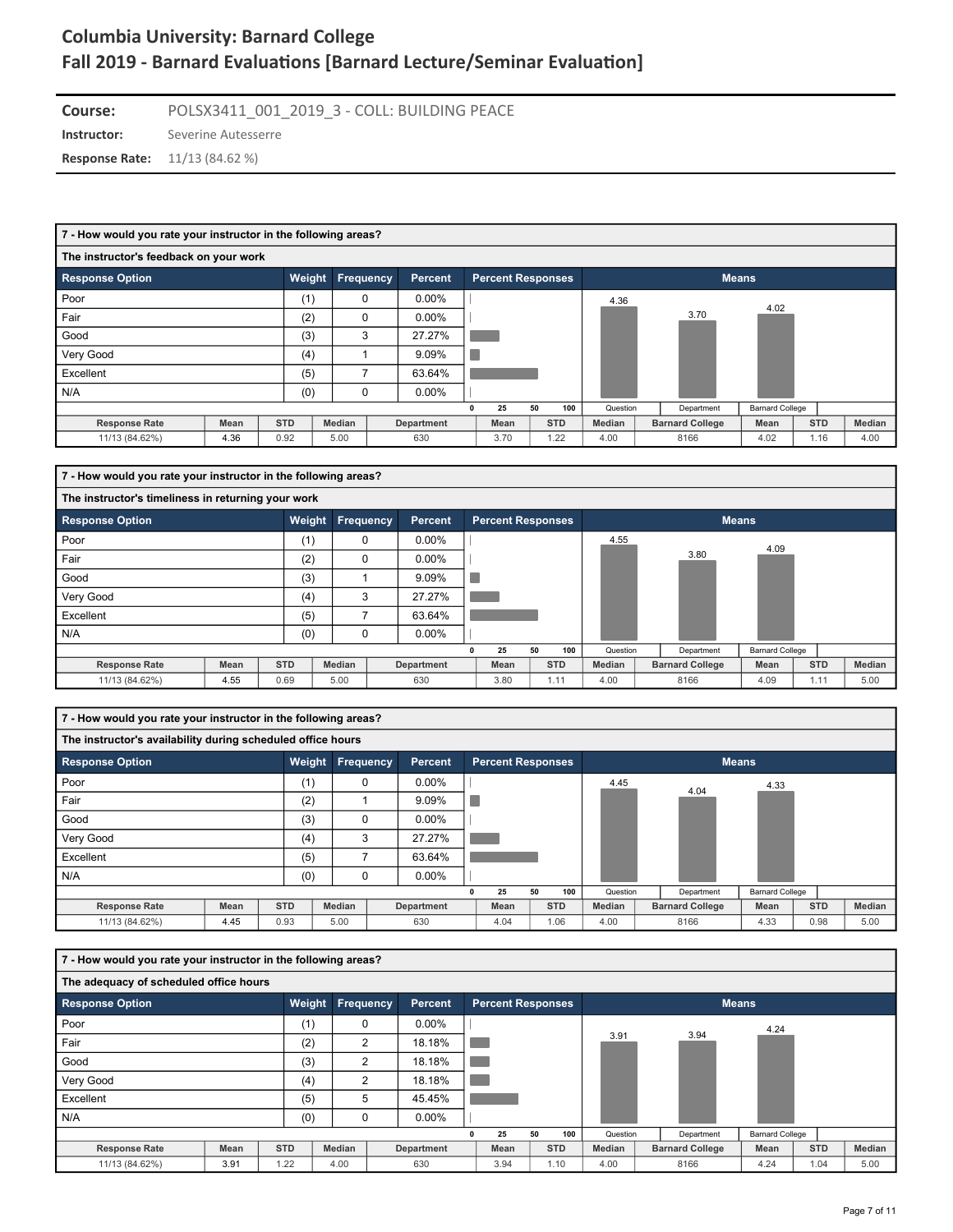**Course:** POLSX3411\_001\_2019\_3 - COLL: BUILDING PEACE

**Instructor:** Severine Autesserre

**Response Rate:** 11/13 (84.62 %)

#### **8 - What did you value most about your instructor's teaching methods?**

**Response Rate** 7/13 (53.85%)

• Professor Autesserre was without a doubt one of the best, if not the best, professors I have ever had. She is incredibly intelligent and well-versed in the curriculum, and I could see how excited and passionate she was about the material. I found her to be very approachable and she made a lot of space for student questions. I learned so much in this class because of her and feel more passionate about the entire field of peacekeeping because of her.

• I really love how clear and organized Professor Autesserre is. She is impeccable punctual and always fills the class time with meaningful material.

• She's very knowledgeable about the subject, clearly loves it, and is personable and engaging when she speaks. There's lots of time for group discussion, which is great.

• Professor Autesserre is very knowledgable about peace building -- I couldn't imagine a professor better situated in the field.

• Severine was engaging and very knowledgeable about the subject, she often asked for student feedback, i enjoyed the

• She was always so understanding and willing to help a student as much as she possibly can. she is also very thorough when she explains things, and she explains things very succinctly.

• She is very knowledgeable and thorough.

|               | 9 - What improvements in the instructor's teaching would you recommend? |
|---------------|-------------------------------------------------------------------------|
| Response Rate | 8/13 (61.54%)                                                           |

#### $\cdot$  N/A

• I would like just a bit more lecture rather than the entire class be devoted to class discussion. The readings were often lengthy, so I think that just a little lighter load of reading would be beneficial to students and allow more time to think deeply about the final research paper.

• Can't think of them.

• Professor Autesserre seemed preoccupied with her research; at times it felt like this class was not her priority. Her scheduled office hours were not nearly enough, and her policy of "no emails" is not one I have experienced in any other undergraduate class, let alone one with a 25 page final paper. In class and in her office hours she would sometimes answer student questions abruptly. I think<br>peer partners were help

• In order to receive feedback on papers and assignments, the professor required that students go to her office hours. As someone who works during her scheduled office hours, I felt that I was at a<br>disadvantage in comparis being able to attend office hours was very stressful.

• More time lecturing + directly leading class discussion

• I would not recommend any improvements to the instructors teaching. She is kind, caring, and understands how to help her students. She is a one of a kind professor and someone who has really nurtured my love for this subject.

• More accessible to students during office hours.

#### **10 - Institutional identification:**

| <b>Response Option</b>                     |     | <b>Weight Frequency</b> | Percent  |              | <b>Percent Responses</b> |    |     |  | <b>Means</b> |  |
|--------------------------------------------|-----|-------------------------|----------|--------------|--------------------------|----|-----|--|--------------|--|
| <b>Barnard College</b>                     | (1) | 10                      | 90.91%   |              |                          |    |     |  |              |  |
| Columbia College                           | (2) | υ                       | $0.00\%$ |              |                          |    |     |  |              |  |
| <b>General Studies</b>                     | (3) |                         | 9.09%    |              |                          |    |     |  |              |  |
| School of Engineering and Applied Sciences | (4) | 0                       | $0.00\%$ |              |                          |    |     |  |              |  |
| Other                                      | (0) |                         | $0.00\%$ |              |                          |    |     |  |              |  |
|                                            |     |                         |          | $\mathbf{0}$ | 25                       | 50 | 100 |  |              |  |
|                                            |     |                         |          |              | <b>Response Rate</b>     |    |     |  |              |  |
|                                            |     |                         |          |              | 11/13 (84.62%)           |    |     |  |              |  |

| 11 - My class year is: |     |                  |          |   |                          |    |     |  |              |  |
|------------------------|-----|------------------|----------|---|--------------------------|----|-----|--|--------------|--|
| <b>Response Option</b> |     | Weight Frequency | Percent  |   | <b>Percent Responses</b> |    |     |  | <b>Means</b> |  |
| First Year             | (1) | 0                | $0.00\%$ |   |                          |    |     |  |              |  |
| Sophomore              | (2) | $\Omega$         | $0.00\%$ |   |                          |    |     |  |              |  |
| Junior                 | (3) | 5                | 45.45%   |   |                          |    |     |  |              |  |
| Senior                 | (4) | 6                | 54.55%   |   |                          |    |     |  |              |  |
| Other                  | (0) | $\Omega$         | $0.00\%$ |   |                          |    |     |  |              |  |
|                        |     |                  |          | 0 | 25                       | 50 | 100 |  |              |  |
|                        |     |                  |          |   | <b>Response Rate</b>     |    |     |  |              |  |
|                        |     |                  |          |   | 11/13 (84.62%)           |    |     |  |              |  |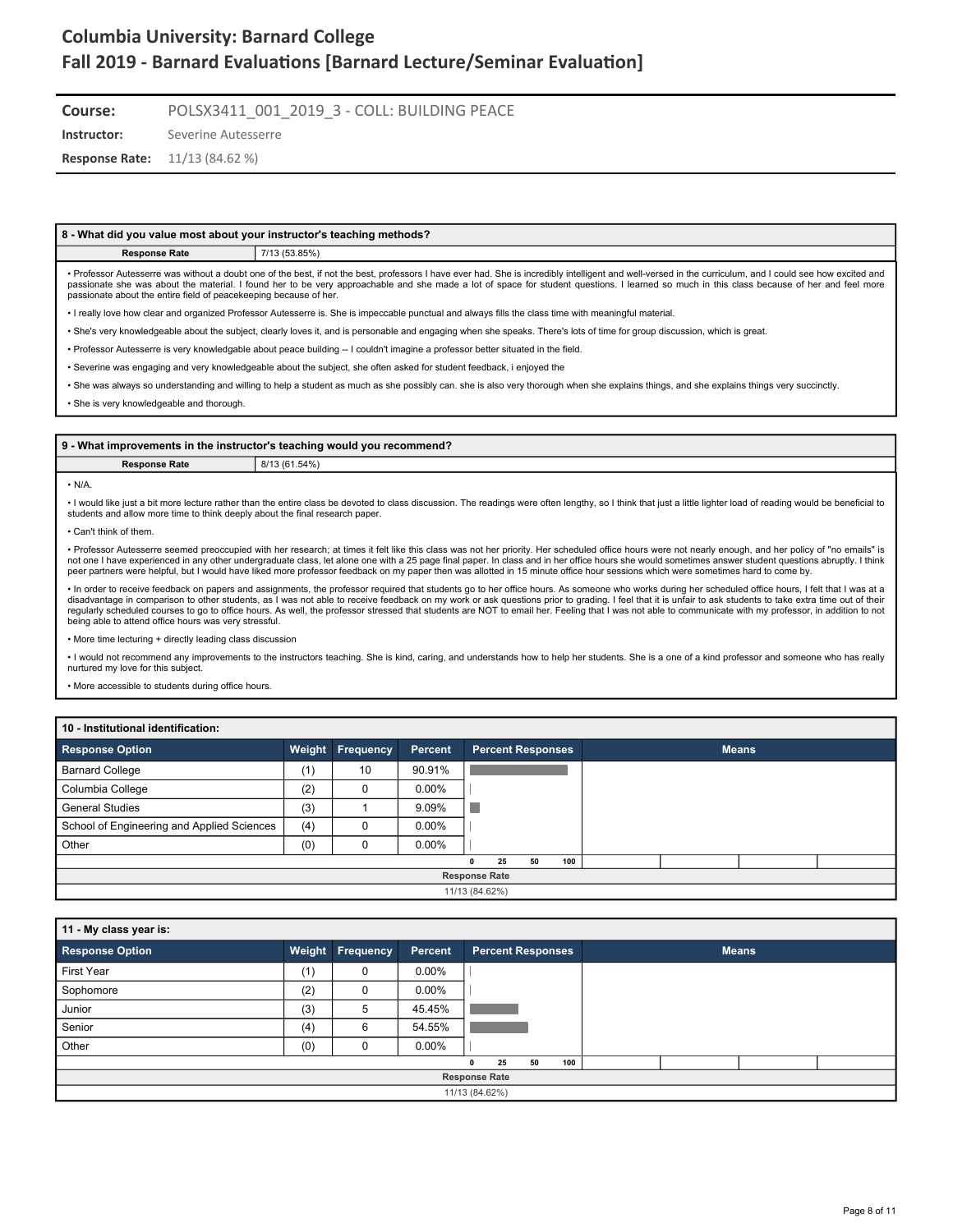**Instructor:** Severine Autesserre **Course:** POLSX3411\_001\_2019\_3 - COLL: BUILDING PEACE **Response Rate:** 11/13 (84.62 %)

| 12 - My major is:      |                |                         |          |                          |              |  |  |  |  |  |  |
|------------------------|----------------|-------------------------|----------|--------------------------|--------------|--|--|--|--|--|--|
| <b>Response Option</b> |                | <b>Weight Frequency</b> | Percent  | <b>Percent Responses</b> | <b>Means</b> |  |  |  |  |  |  |
| this subject           | (1)            | 11                      | 100.00%  |                          |              |  |  |  |  |  |  |
| a related subject      | (2)            | 0                       | $0.00\%$ |                          |              |  |  |  |  |  |  |
| an unrelated subject   | (3)            | 0                       | $0.00\%$ |                          |              |  |  |  |  |  |  |
| undecided              | (4)            |                         | $0.00\%$ |                          |              |  |  |  |  |  |  |
|                        |                |                         |          | 100<br>50<br>25          |              |  |  |  |  |  |  |
| <b>Response Rate</b>   |                |                         |          |                          |              |  |  |  |  |  |  |
|                        | 11/13 (84.62%) |                         |          |                          |              |  |  |  |  |  |  |

| 13 - I expect to earn a grade of: |      |            |                  |            |                          |            |          |                        |                        |            |        |
|-----------------------------------|------|------------|------------------|------------|--------------------------|------------|----------|------------------------|------------------------|------------|--------|
| <b>Response Option</b>            |      | Weight     | <b>Frequency</b> | Percent    | <b>Percent Responses</b> |            |          |                        | <b>Means</b>           |            |        |
| $A+$                              |      | (10)       | 0                | $0.00\%$   |                          |            |          |                        |                        |            |        |
| Α                                 |      | (9)        | 5                | 45.45%     |                          |            | 8.36     | 7.80                   | 8.10                   |            |        |
| $A-$                              |      | (8)        | 5                | 45.45%     |                          |            |          |                        |                        |            |        |
| $B+$                              |      | (7)        | ٠                | 9.09%      |                          |            |          |                        |                        |            |        |
| B                                 |      | (6)        | $\mathbf 0$      | $0.00\%$   |                          |            |          |                        |                        |            |        |
| $B -$                             |      | (5)        | $\mathbf 0$      | $0.00\%$   |                          |            |          |                        |                        |            |        |
| $C+$                              |      | (4)        | $\mathbf 0$      | $0.00\%$   |                          |            |          |                        |                        |            |        |
| С                                 |      | (3)        | $\mathbf 0$      | $0.00\%$   |                          |            |          |                        |                        |            |        |
| D                                 |      | (2)        | $\mathbf 0$      | $0.00\%$   |                          |            |          |                        |                        |            |        |
| F                                 |      | (1)        | $\mathbf 0$      | $0.00\%$   |                          |            |          |                        |                        |            |        |
|                                   |      |            |                  |            | 25<br>$\mathbf 0$        | 100<br>50  | Question | Department             | <b>Barnard College</b> |            |        |
| <b>Response Rate</b>              | Mean | <b>STD</b> | Median           | Department | Mean                     | <b>STD</b> | Median   | <b>Barnard College</b> | Mean                   | <b>STD</b> | Median |
| 11/13 (84.62%)                    | 8.36 | 0.67       | 8.00             | 630        | 7.80                     | 1.22       | 8.00     | 8001                   | 8.10                   | 1.31       | 8.00   |

| 14 - How would you rate your teaching assistant in the following areas? |                                                     |            |                  |  |                |  |                          |    |            |          |  |                        |                        |            |        |
|-------------------------------------------------------------------------|-----------------------------------------------------|------------|------------------|--|----------------|--|--------------------------|----|------------|----------|--|------------------------|------------------------|------------|--------|
|                                                                         | The overall effectiveness of the teaching assistant |            |                  |  |                |  |                          |    |            |          |  |                        |                        |            |        |
| <b>Response Option</b>                                                  |                                                     | Weight     | <b>Frequency</b> |  | <b>Percent</b> |  | <b>Percent Responses</b> |    |            |          |  |                        | <b>Means</b>           |            |        |
| Poor                                                                    |                                                     | (1)        | $\Omega$         |  | $0.00\%$       |  |                          |    |            |          |  | 3.99                   | 4.04                   |            |        |
| Fair                                                                    |                                                     | (2)        | $\Omega$         |  | $0.00\%$       |  |                          |    |            |          |  |                        |                        |            |        |
| Good                                                                    |                                                     | (3)        | 0                |  | 0.00%          |  |                          |    |            |          |  |                        |                        |            |        |
| Very Good                                                               |                                                     | (4)        | 0                |  | $0.00\%$       |  |                          |    |            |          |  |                        |                        |            |        |
| Excellent                                                               |                                                     | (5)        | $\Omega$         |  | $0.00\%$       |  |                          |    |            |          |  |                        |                        |            |        |
| N/A                                                                     |                                                     | (0)        | $\Omega$         |  | $0.00\%$       |  |                          |    |            | 0.00     |  |                        |                        |            |        |
|                                                                         |                                                     |            |                  |  |                |  | 25                       | 50 | 100        | Question |  | Department             | <b>Barnard College</b> |            |        |
| <b>Response Rate</b>                                                    | <b>Mean</b>                                         | <b>STD</b> | Median           |  | Department     |  | Mean                     |    | <b>STD</b> | Median   |  | <b>Barnard College</b> | Mean                   | <b>STD</b> | Median |
| $0/13(0.00\%)$                                                          | 0.00                                                | 0.00       | 0.00             |  | 554            |  | 3.99                     |    | 1.09       | 4.00     |  | 3080                   | 4.04                   | 1.10       | 4.00   |

| 14 - How would you rate your teaching assistant in the following areas? |             |            |                  |                |                          |    |            |          |                        |                        |            |        |
|-------------------------------------------------------------------------|-------------|------------|------------------|----------------|--------------------------|----|------------|----------|------------------------|------------------------|------------|--------|
| The TA's ability to clarify course material                             |             |            |                  |                |                          |    |            |          |                        |                        |            |        |
| <b>Response Option</b>                                                  |             | Weight     | <b>Frequency</b> | <b>Percent</b> | <b>Percent Responses</b> |    |            |          |                        | <b>Means</b>           |            |        |
| Poor                                                                    |             | (1)        | 0                | $0.00\%$       |                          |    |            |          | 3.99                   | 4.06                   |            |        |
| Fair                                                                    |             | (2)        | 0                | $0.00\%$       |                          |    |            |          |                        |                        |            |        |
| Good                                                                    |             | (3)        | 0                | $0.00\%$       |                          |    |            |          |                        |                        |            |        |
| Very Good                                                               |             | (4)        | $\Omega$         | $0.00\%$       |                          |    |            |          |                        |                        |            |        |
| Excellent                                                               |             | (5)        | $\mathbf 0$      | $0.00\%$       |                          |    |            |          |                        |                        |            |        |
| N/A                                                                     |             | (0)        | $\Omega$         | $0.00\%$       |                          |    |            | 0.00     |                        |                        |            |        |
|                                                                         |             |            |                  |                | 25                       | 50 | 100        | Question | Department             | <b>Barnard College</b> |            |        |
| <b>Response Rate</b>                                                    | <b>Mean</b> | <b>STD</b> | Median           | Department     | Mean                     |    | <b>STD</b> | Median   | <b>Barnard College</b> | Mean                   | <b>STD</b> | Median |
| $0/13(0.00\%)$                                                          | 0.00        | 0.00       | 0.00             | 554            | 3.99                     |    | 1.11       | 4.00     | 3080                   | 4.06                   | 1.12       | 4.00   |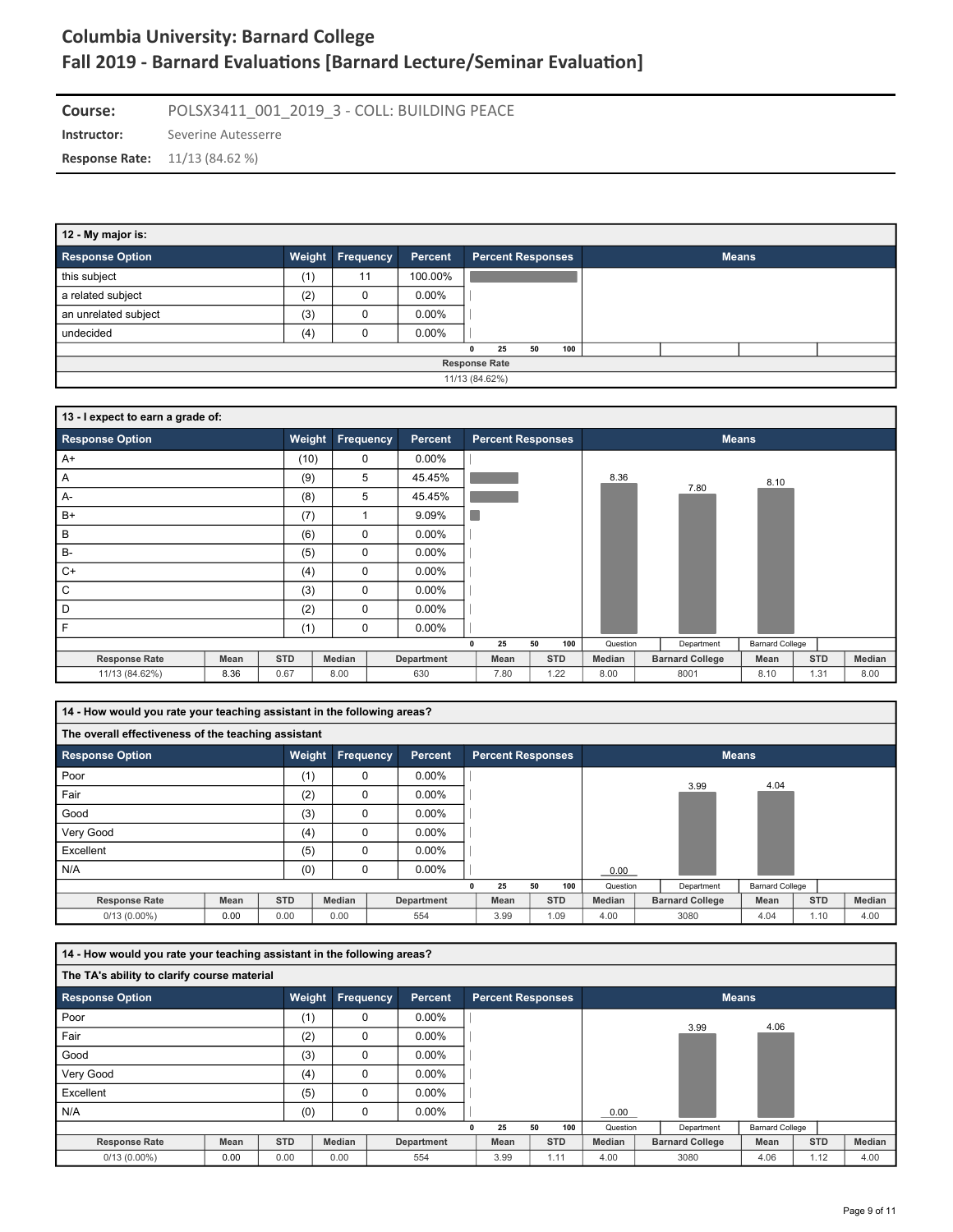**Instructor:** Severine Autesserre **Course:** POLSX3411\_001\_2019\_3 - COLL: BUILDING PEACE **Response Rate:** 11/13 (84.62 %)

#### **14 - How would you rate your teaching assistant in the following areas?**

| The TA's effectiveness in answering questions |      |            |           |                |                          |    |            |          |                        |                        |            |        |
|-----------------------------------------------|------|------------|-----------|----------------|--------------------------|----|------------|----------|------------------------|------------------------|------------|--------|
| <b>Response Option</b>                        |      | Weight     | Frequency | <b>Percent</b> | <b>Percent Responses</b> |    |            |          |                        | <b>Means</b>           |            |        |
| Poor                                          |      | (1)        | 0         | $0.00\%$       |                          |    |            |          | 4.00                   | 4.08                   |            |        |
| Fair                                          |      | (2)        | 0         | $0.00\%$       |                          |    |            |          |                        |                        |            |        |
| Good                                          |      | (3)        | 0         | $0.00\%$       |                          |    |            |          |                        |                        |            |        |
| Very Good                                     |      | (4)        | 0         | $0.00\%$       |                          |    |            |          |                        |                        |            |        |
| Excellent                                     |      | (5)        | $\Omega$  | $0.00\%$       |                          |    |            |          |                        |                        |            |        |
| N/A                                           |      | (0)        | 0         | $0.00\%$       |                          |    |            | 0.00     |                        |                        |            |        |
|                                               |      |            |           |                | 25                       | 50 | 100        | Question | Department             | <b>Barnard College</b> |            |        |
| <b>Response Rate</b>                          | Mean | <b>STD</b> | Median    | Department     | Mean                     |    | <b>STD</b> | Median   | <b>Barnard College</b> | Mean                   | <b>STD</b> | Median |
| $0/13(0.00\%)$                                | 0.00 | 0.00       | 0.00      | 554            | 4.00                     |    | 1.13       | 4.00     | 3080                   | 4.08                   | 1.12       | 4.00   |

| 14 - How would you rate your teaching assistant in the following areas? |                                                 |            |                         |  |            |  |                          |    |            |          |  |                        |                        |            |        |
|-------------------------------------------------------------------------|-------------------------------------------------|------------|-------------------------|--|------------|--|--------------------------|----|------------|----------|--|------------------------|------------------------|------------|--------|
|                                                                         | The TA's ability to raise challenging questions |            |                         |  |            |  |                          |    |            |          |  |                        |                        |            |        |
| <b>Response Option</b>                                                  |                                                 |            | <b>Weight Frequency</b> |  | Percent    |  | <b>Percent Responses</b> |    |            |          |  |                        | <b>Means</b>           |            |        |
| Poor                                                                    |                                                 | (1)        | 0                       |  | $0.00\%$   |  |                          |    |            |          |  |                        |                        |            |        |
| Fair                                                                    |                                                 | (2)        | 0                       |  | $0.00\%$   |  |                          |    |            |          |  | 3.93                   | 4.00                   |            |        |
| Good                                                                    |                                                 | (3)        | $\Omega$                |  | $0.00\%$   |  |                          |    |            |          |  |                        |                        |            |        |
| Very Good                                                               |                                                 | (4)        | 0                       |  | $0.00\%$   |  |                          |    |            |          |  |                        |                        |            |        |
| Excellent                                                               |                                                 | (5)        | 0                       |  | $0.00\%$   |  |                          |    |            |          |  |                        |                        |            |        |
| N/A                                                                     |                                                 | (0)        | $\Omega$                |  | $0.00\%$   |  |                          |    |            | 0.00     |  |                        |                        |            |        |
|                                                                         |                                                 |            |                         |  |            |  | 25                       | 50 | 100        | Question |  | Department             | <b>Barnard College</b> |            |        |
| <b>Response Rate</b>                                                    | <b>Mean</b>                                     | <b>STD</b> | Median                  |  | Department |  | Mean                     |    | <b>STD</b> | Median   |  | <b>Barnard College</b> | Mean                   | <b>STD</b> | Median |
| $0/13(0.00\%)$                                                          | 0.00                                            | 0.00       | 0.00                    |  | 554        |  | 3.93                     |    | 1.14       | 4.00     |  | 3080                   | 4.00                   | 1.17       | 4.00   |

**14 - How would you rate your teaching assistant in the following areas?**

| The TA's feedback on your work |             |               |                  |            |                          |    |            |          |                        |                        |            |        |
|--------------------------------|-------------|---------------|------------------|------------|--------------------------|----|------------|----------|------------------------|------------------------|------------|--------|
| <b>Response Option</b>         |             | <b>Weight</b> | <b>Frequency</b> | Percent    | <b>Percent Responses</b> |    |            |          |                        | <b>Means</b>           |            |        |
| Poor                           |             | (1)           | 0                | $0.00\%$   |                          |    |            |          |                        |                        |            |        |
| Fair                           |             | (2)           | $\mathbf 0$      | $0.00\%$   |                          |    |            |          | 3.84                   | 3.94                   |            |        |
| Good                           |             | (3)           | $\Omega$         | $0.00\%$   |                          |    |            |          |                        |                        |            |        |
| Very Good                      |             | (4)           | $\Omega$         | $0.00\%$   |                          |    |            |          |                        |                        |            |        |
| Excellent                      |             | (5)           | 0                | $0.00\%$   |                          |    |            |          |                        |                        |            |        |
| N/A                            |             | (0)           | $\Omega$         | $0.00\%$   |                          |    |            | 0.00     |                        |                        |            |        |
|                                |             |               |                  |            | 25                       | 50 | 100        | Question | Department             | <b>Barnard College</b> |            |        |
| <b>Response Rate</b>           | <b>Mean</b> | <b>STD</b>    | Median           | Department | Mean                     |    | <b>STD</b> | Median   | <b>Barnard College</b> | Mean                   | <b>STD</b> | Median |
| $0/13(0.00\%)$                 | 0.00        | 0.00          | 0.00             | 554        | 3.84                     |    | 1.13       | 4.00     | 3080                   | 3.94                   | 1.17       | 4.00   |

| 14 - How would you rate your teaching assistant in the following areas? |                                                     |            |                         |  |            |   |                          |    |            |               |  |                        |                        |            |        |
|-------------------------------------------------------------------------|-----------------------------------------------------|------------|-------------------------|--|------------|---|--------------------------|----|------------|---------------|--|------------------------|------------------------|------------|--------|
|                                                                         | The TA's ability to stimulate student participation |            |                         |  |            |   |                          |    |            |               |  |                        |                        |            |        |
| <b>Response Option</b>                                                  |                                                     |            | <b>Weight Frequency</b> |  | Percent    |   | <b>Percent Responses</b> |    |            |               |  |                        | <b>Means</b>           |            |        |
| Poor                                                                    |                                                     | (1)        | 0                       |  | $0.00\%$   |   |                          |    |            |               |  |                        |                        |            |        |
| Fair                                                                    |                                                     | (2)        | $\Omega$                |  | $0.00\%$   |   |                          |    |            |               |  | 3.72                   | 3.89                   |            |        |
| Good                                                                    |                                                     | (3)        | $\mathbf 0$             |  | $0.00\%$   |   |                          |    |            |               |  |                        |                        |            |        |
| Very Good                                                               |                                                     | (4)        | $\mathbf 0$             |  | $0.00\%$   |   |                          |    |            |               |  |                        |                        |            |        |
| Excellent                                                               |                                                     | (5)        | $\mathbf 0$             |  | $0.00\%$   |   |                          |    |            |               |  |                        |                        |            |        |
| N/A                                                                     |                                                     | (0)        | $\mathbf 0$             |  | $0.00\%$   |   |                          |    |            | 0.00          |  |                        |                        |            |        |
|                                                                         |                                                     |            |                         |  |            | 0 | 25                       | 50 | 100        | Question      |  | Department             | <b>Barnard College</b> |            |        |
| <b>Response Rate</b>                                                    | Mean                                                | <b>STD</b> | Median                  |  | Department |   | Mean                     |    | <b>STD</b> | <b>Median</b> |  | <b>Barnard College</b> | Mean                   | <b>STD</b> | Median |
| $0/13(0.00\%)$                                                          | 0.00                                                | 0.00       | 0.00                    |  | 554        |   | 3.72                     |    | 1.22       | 4.00          |  | 3080                   | 3.89                   | 1.22       | 4.00   |